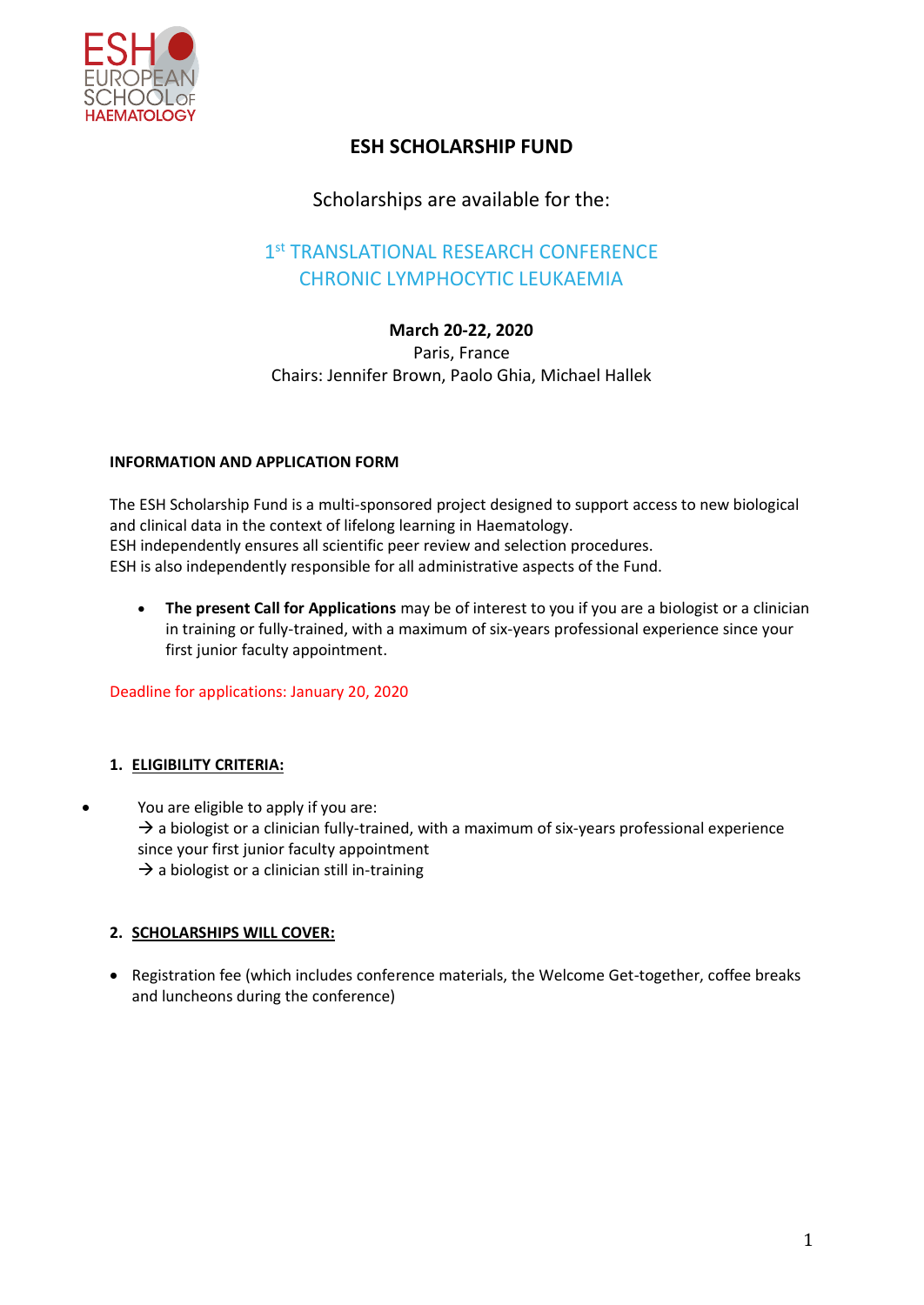

**Please: Complete this form** (for ESH Scholarships covering registration fee) **and attach your curriculum vitae with photo**

|                      | 3. PERSONAL INFORMATION                                                                                                                            |  |
|----------------------|----------------------------------------------------------------------------------------------------------------------------------------------------|--|
| Gender:              |                                                                                                                                                    |  |
| $\square$ Male       | $\square$ Female                                                                                                                                   |  |
|                      |                                                                                                                                                    |  |
|                      |                                                                                                                                                    |  |
|                      | I am a biologist or a clinician fully-trained, with a maximum of six-years professional experience since<br>your first junior faculty appointment: |  |
| $\square$ Yes        | $\square$ No                                                                                                                                       |  |
|                      | I am a biologist or a clinician still in-training:                                                                                                 |  |
| $\square$ Yes        | tical Distribution District District District District District District District District District District Di                                    |  |
|                      |                                                                                                                                                    |  |
| Title and functions: |                                                                                                                                                    |  |
|                      |                                                                                                                                                    |  |
|                      |                                                                                                                                                    |  |
| Address:             |                                                                                                                                                    |  |
|                      |                                                                                                                                                    |  |
|                      |                                                                                                                                                    |  |
|                      |                                                                                                                                                    |  |
|                      |                                                                                                                                                    |  |
|                      | <u>E-mail: __________________________________</u>                                                                                                  |  |

#### **4. MEETING REPORT**

Scholarship recipients will be required to submit a brief report on the meeting before April 22<sup>nd</sup>, 2020. It should be sent to: [camille.dufour@univ-paris-diderot.fr](mailto:camille.dufour@univ-paris-diderot.fr)

The report should indicate what the scholarship recipient learnt from the meeting, the aspect they enjoyed the most and how they feel that future editions can be improved*.* A template will be provided.